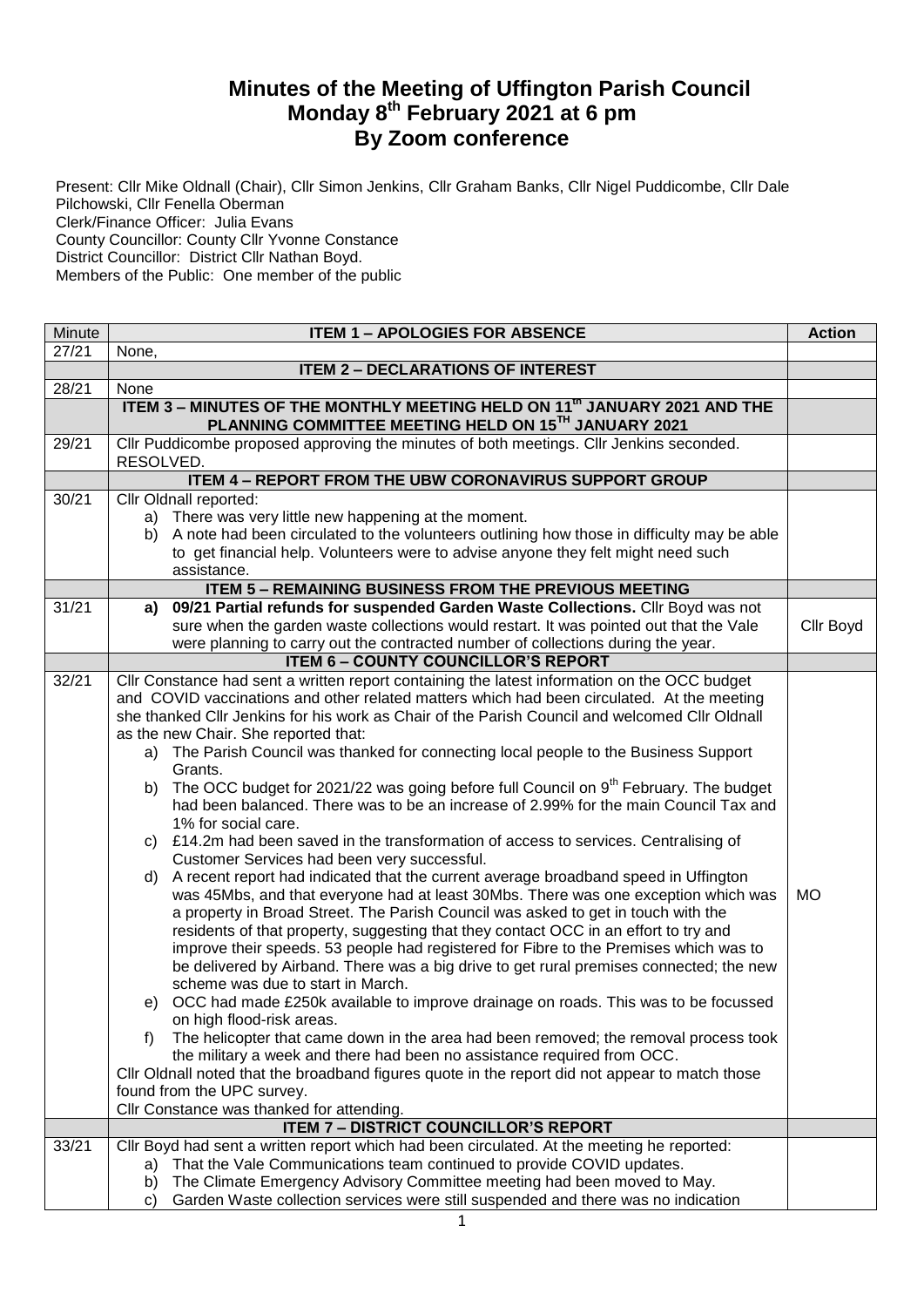|       | when they would resume. Staff illness at Biffa was still high. There was no information                                                                                                                 |           |
|-------|---------------------------------------------------------------------------------------------------------------------------------------------------------------------------------------------------------|-----------|
|       | on possible refunds.                                                                                                                                                                                    |           |
|       | Afternote: Restarted on 15/02/2021                                                                                                                                                                      |           |
|       | Civil Parking Enforcement had been agreed and was expected to start in November.<br>d)                                                                                                                  |           |
|       | The deadline for the CIL consultation was midnight on 8 <sup>th</sup> February.<br>e)                                                                                                                   |           |
|       | Compliance Marshals were still carrying out inspections. Their task was to give advice.<br>f)                                                                                                           |           |
|       | The next full council meeting was Wednesday 10 <sup>th</sup> February. The District Council Tax<br>g)                                                                                                   |           |
|       | was to be set at this meeting.                                                                                                                                                                          |           |
|       | He was supporting the '20's Plenty' campaign along with the District Councillors from<br>h)<br>the Shrivenham area.                                                                                     |           |
|       | COVID rates were still high. There were 40% more people in hospital than at the<br>i)                                                                                                                   |           |
|       | previous wave. It was felt that although the peak if infections may have passed, there                                                                                                                  |           |
|       | was still a long way to go.                                                                                                                                                                             |           |
|       | Community hubs were still running.<br>j)                                                                                                                                                                |           |
|       | k) He still had funds available for COVID support.                                                                                                                                                      |           |
|       | Cllr Oldnall asked about the Baulking Lakes planning application which had recently been                                                                                                                |           |
|       | refused. Cllr Boyd stated that an appeal was expected. Enforcement was looking into what                                                                                                                |           |
|       | action could be taken on the unapproved development of the site. The second planning                                                                                                                    |           |
|       | application was still being considered.                                                                                                                                                                 |           |
|       | Cllr Boyd was thanked for attending.                                                                                                                                                                    |           |
|       | <b>ITEM 8 - OPEN FORUM</b>                                                                                                                                                                              |           |
| 34/21 | The member of the public present had nothing to raise.                                                                                                                                                  |           |
|       | <b>ITEM 9 - ONGOING PROJECTS</b>                                                                                                                                                                        |           |
| 35/21 | Update on new OSR footpath.                                                                                                                                                                             |           |
|       | CIIr Jenkins reported that DMW Landscapes were expecting to start and finish work this month                                                                                                            |           |
|       | subject to the weather.                                                                                                                                                                                 |           |
| 36/21 | Vehicle Bridge to the Allotments.                                                                                                                                                                       |           |
|       | The Parish Council Solicitor had confirmed that the Treasury Solicitor was prepared to release                                                                                                          |           |
|       | the triangle of land in Waylands, potentially to allow the Parish Council to take ownership of the                                                                                                      |           |
|       | land. Quotes were being received for the reduction of the hedge and for replacement fencing.                                                                                                            | SJ        |
|       | Cllr Jenkins was to contact with the Landowner regarding the size and siting of the new shed. It                                                                                                        |           |
|       | was suggested that Parkers Landscaping be asked to quote. Cllr Jenkins to contact them to                                                                                                               |           |
|       | obtain a quote.                                                                                                                                                                                         |           |
| 37/21 | Improvements to Footpath 19.                                                                                                                                                                            |           |
|       | It had previously been agreed that the funding gap would be filled from Parish Council funds and                                                                                                        |           |
|       | S106 contributions. A supplementary application had been submitted but the S106 team had<br>said they could not consider this until 19 <sup>th</sup> April 2021 due to redeployment on Covid duties. As |           |
|       | this was not a new application, Cllr Jenkins had asked Cllr Boyd to encourage them to bring this                                                                                                        |           |
|       | forward to ensure that the project could be completed this summer. The cost of the gates had                                                                                                            |           |
|       | already increased at least twice. It was not possible to purchase the gates up front because this                                                                                                       | SJ/NB     |
|       | would prejudice other grant funding. Discussion followed on whether there was any way the                                                                                                               |           |
|       | gates could be purchase now; it was agreed to remain with the current plan. Cllr Boyd agreed to                                                                                                         |           |
|       | chase this.                                                                                                                                                                                             |           |
| 38/21 | <b>Active Travel/Highways Speed Reduction Measures</b>                                                                                                                                                  |           |
|       | a) Funding had been put in place from the Councillors Priority Fund and Council for the                                                                                                                 | <b>YC</b> |
|       | poles and Speed Warning Sign. Awaiting the installation of the poles and delivery of the                                                                                                                |           |
|       | device. Cllr Constance noted that they were due to be installed shortly, but the recent                                                                                                                 |           |
|       | bad weather may have led to delays. Cllr Constance agreed to chase Mark Francis.                                                                                                                        |           |
|       | Afternote: Poles installed on 15/02/2021                                                                                                                                                                |           |
|       | CIIr Oldnall reported that at the recent NAG meeting Thames Valley Police had<br>b).                                                                                                                    |           |
|       | announced that they were hoping to re-introduce the Speedwatch initiative using                                                                                                                         |           |
|       | standard devices selected by them. This was a sophisticated device which would allow                                                                                                                    |           |
|       | monitored speeds to be sent to, and coordinated by, a central location allowing the                                                                                                                     |           |
|       | identification of repeat offenders in different locations. Cllr Constance stated that this                                                                                                              |           |
|       | would be a great boost to the plan to offer 20mph speed limits in the next OCC                                                                                                                          |           |
|       | administration.                                                                                                                                                                                         |           |
| 39/21 | <b>Defibrillators</b>                                                                                                                                                                                   |           |
|       | Cllr Jenkins had sent a written report which had been circulated. He reported:                                                                                                                          |           |
|       | a) Cardiac Science had been acquired by Zoll,<br>Replacement pads were due soon. Cllr Jenkins to deal with this.<br>b)                                                                                  | SJ        |
|       | The cabinet in the Uffington telephone kiosk had become difficult to open. Cllr Jenkins to<br>C)                                                                                                        |           |
|       | get Zoll to inspect/repair it if it cannot be resolved locally.                                                                                                                                         |           |
| 40/21 | Proposal to install a dog waste bin at Jacksmeadow                                                                                                                                                      |           |
|       |                                                                                                                                                                                                         |           |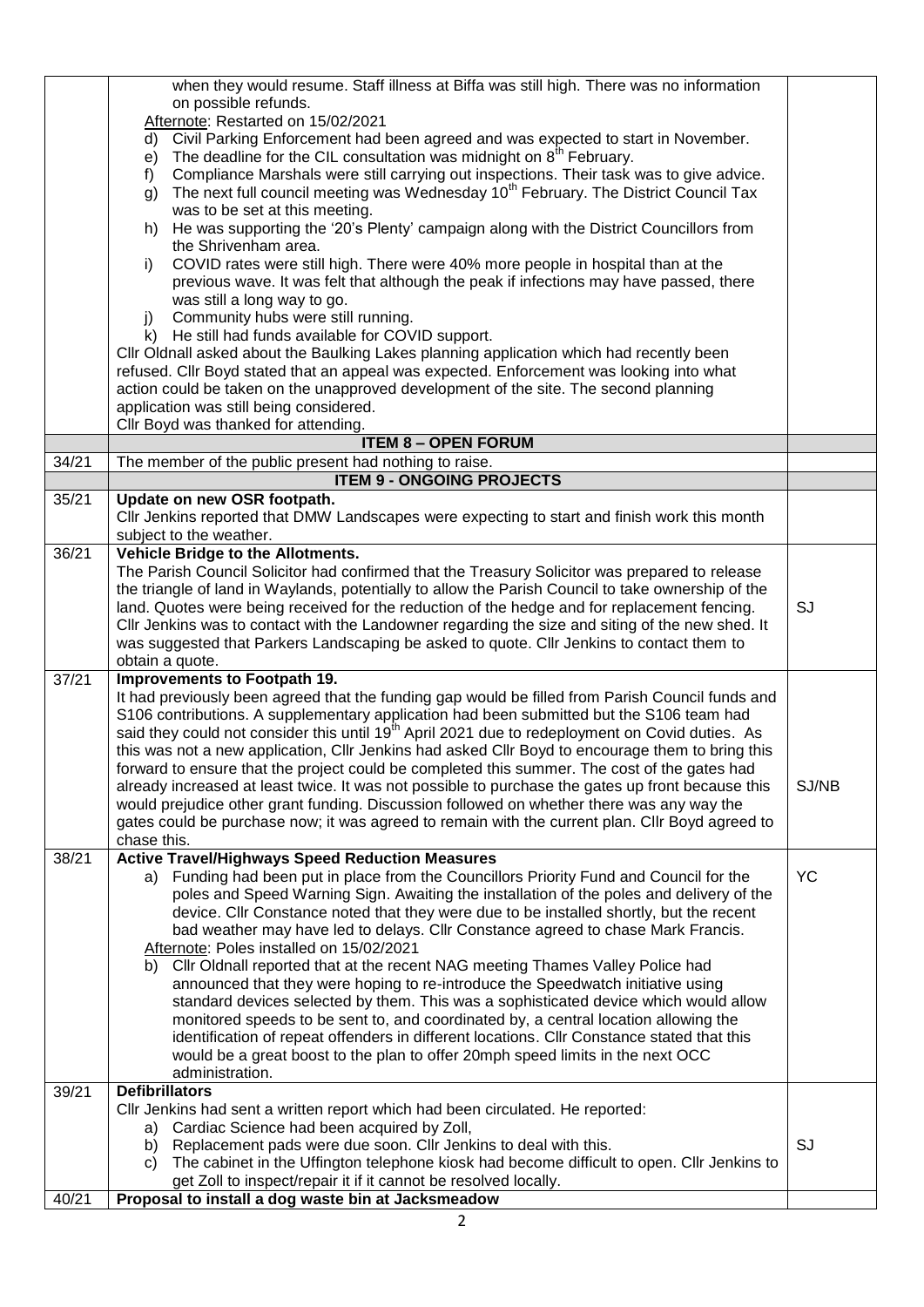|       | There had been no progress.                                                                                                                                              | <b>DP</b>    |
|-------|--------------------------------------------------------------------------------------------------------------------------------------------------------------------------|--------------|
| 41/21 | <b>Improvements to Broadband</b>                                                                                                                                         |              |
|       | This matter had been covered in minute reference 32/21 above. It was noted that Uffington                                                                                |              |
|       | would be in the next tranche of installation. Cllr Oldnall to make contact with the OCC Rural                                                                            | <b>MO</b>    |
|       | Broadband team to identify options for the way ahead.                                                                                                                    |              |
| 42/21 | Proposal For a Village Lengthman                                                                                                                                         | C/F MO       |
|       | No progress.                                                                                                                                                             |              |
|       | <b>ITEM 10 - PLANNING MATTERS</b>                                                                                                                                        |              |
| 43/21 | New Applications to be considered:<br>P21/V0009/HH - Gate Cottage, Lower Common. Two-storey side extension, single-<br>a)                                                |              |
|       | storey side and rear extensions, glazed link and the erection of a one and a half storey                                                                                 |              |
|       | outbuilding, incorporating a garage, annexe and home office. The Parish Council had no                                                                                   | <b>Clerk</b> |
|       | objections.                                                                                                                                                              |              |
|       | b) P21/V0006/HH - Rowan Lodge, Fernham Road. Conservatory to rear extension. The                                                                                         |              |
|       | Parish Council had no objections.                                                                                                                                        |              |
|       | Proposed Cllr Banks, Seconded Cllr Oberman. RESOLVED.                                                                                                                    |              |
| 44/21 | To consider any new applications received since the publication of this agenda:                                                                                          |              |
|       | None.                                                                                                                                                                    |              |
| 45/21 | Update on outstanding planning applications:                                                                                                                             |              |
|       | a) Planning Appeal Consultation - P20/V0394/FUL - UFF - Meadowgold. The appeal                                                                                           |              |
|       | was awaiting determination. Cllr Oldnall outlined the response that had been agreed at                                                                                   |              |
|       | the last meeting, which was to object to the application and to raise a complaint against                                                                                |              |
|       | the agent. The Planning Inspector had rejected the Parish Council's submission<br>because some statements about the Agent did not relate to the appeal. The Inspector    |              |
|       | required amendments to be made to the submission and these comments removed.                                                                                             |              |
|       | This had been done and the appeal comments resubmitted.                                                                                                                  |              |
|       | It was then proposed that a letter be written to the agent and a draft had been circulated.                                                                              |              |
|       | Two decisions were required:                                                                                                                                             | <b>MO</b>    |
|       | Did the Council agree to send the letter? Discussion followed on this matter. A<br>Ĺ.                                                                                    |              |
|       | number of amendments to the letter were proposed. Cllr Oldnall to update and                                                                                             |              |
|       | recirculate. It was agreed that the letter was to be sent once the wording had                                                                                           |              |
|       | been approved.                                                                                                                                                           |              |
|       | ii.<br>When should the complaint be sent to the RPTI? It was suggested that this                                                                                         | <b>MO</b>    |
|       | should be done once the appeal had been determined.                                                                                                                      |              |
|       | Cllr Oldnall reported that in the past week four separate complaints had been received                                                                                   |              |
|       | about the builders and work at Meadowgold. They related to issues with noise, the<br>speed of vehicles, damage to the road surface, rubbish in the hedgerows left by the |              |
|       | builders, and builders parked vehicles blocking the lane. It was agreed that a letter                                                                                    |              |
|       | should be sent to the owner of the property. MO to draft and circulate the letter.                                                                                       | MO.          |
|       |                                                                                                                                                                          |              |
|       | P20/V1739/FUL and P20/V1740/LB. Dovecote, Britchcombe Farm. Retrospective<br>b)                                                                                          |              |
|       | application for conversion of dovecote to a dwelling. Awaiting determination.                                                                                            |              |
|       | <b>ITEM 11 - FINANCE</b>                                                                                                                                                 |              |
| 46/21 | To approve February payments: The payments totalling £1202.13 were approved.<br>a)                                                                                       |              |
|       | Proposed: Cllr Puddicombe; seconded: Cllr Pilchowski. RESOLVED. Cllr Oldnall to                                                                                          | <b>MO</b>    |
|       | authorise the payments online.                                                                                                                                           |              |
| 47/21 | <b>ITEM 12 - THE JUBILEE FIELD TRUST</b><br>a) Monthly play area inspection.                                                                                             |              |
|       | Cllr Oberman reported that she had completed the monthly inspection and that there                                                                                       |              |
|       | were no issues arising.                                                                                                                                                  |              |
|       | b) Extension of hedge line.                                                                                                                                              | <b>FO</b>    |
|       | CIIr Oberman reported that progress was slow due to the weather. Ground had been                                                                                         |              |
|       | cleared more than half way, but work was currently on hold. Another reminder for help to                                                                                 |              |
|       | be sent to volunteers when the weather improves. A resident had requested that the gap                                                                                   |              |
|       | beside the stile be filled in. It was noted that the Parish Council had previously decided                                                                               |              |
|       | to leave the gap; Cllr Oberman proposed reinforcing that decision. Following discussion                                                                                  | <b>MO</b>    |
|       | it was agreed to leave the gap. Proposed Cllr Oberman, Seconded Cllr Puddicombe.                                                                                         |              |
|       | RESOLVED. Cllr Oldnall to reply to the resident.                                                                                                                         |              |
|       | c) Puddle by the bridge,<br>A very large puddle had developed by the bridge from the High Street. Cllr Oberman                                                           | <b>FO</b>    |
|       | asked whether gravel could be put down to fill the hole. This was agreed. Cllr Oberman                                                                                   |              |
|       | to contact Mr Forster.                                                                                                                                                   |              |
|       |                                                                                                                                                                          |              |